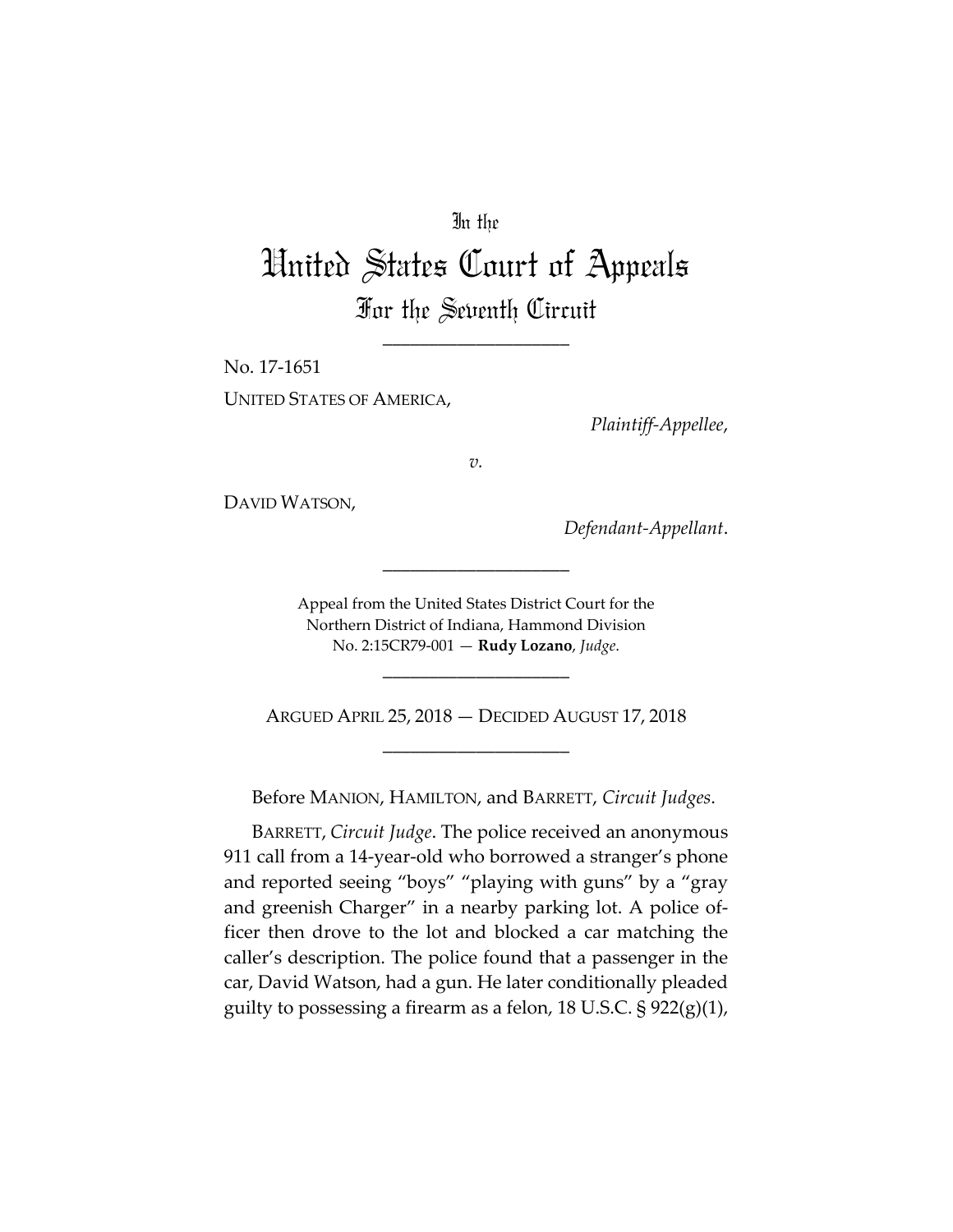but preserved for appeal his argument that the court should have suppressed the gun because the stop lacked reasonable suspicion.

We agree with Watson that the police did not have reasonable suspicion to block the car. The anonymous tip did not justify an immediate stop because the caller's report was not sufficiently reliable. The caller used a borrowed phone, which would make it difficult to find him, and his sighting of guns did not describe a likely emergency or crime—he reported gun possession, which is lawful. We therefore vacate the judg‐ ment and remand for further proceedings.

I.

Around 9:30 a.m. on Sunday, July 5, 2015, an unidentified caller in Gary, Indiana, phoned 911 to report that "boys" were "playing with guns and stuff" in a parking lot at an address that the caller specified. He explained that the boys "were standing there" by a "gray and greenish Charger" and "just out there playing with they guns." The caller said that he was 14 years old and was calling from a McDonald's across the street. The 911 operator elicited a few more details: the "boys" were black, were in a group of four to five, and had two guns. The caller added that he was calling from a phone that he had just borrowed from "this man" and that he would "try to stay close" to it.

The 911 operator radioed this information to Officer An‐ thony Boleware of the Gary Police Department: "Have a man with a gun 1532 West Fifth Avenue. 1‐5‐3‐2 West Fifth Ave‐ nue. Have five male blacks in the parking lot across from McDonald's in a green—check that, a gray and green Charger displaying weapons. 1‐5‐3‐2 West Fifth Avenue [inaudible]."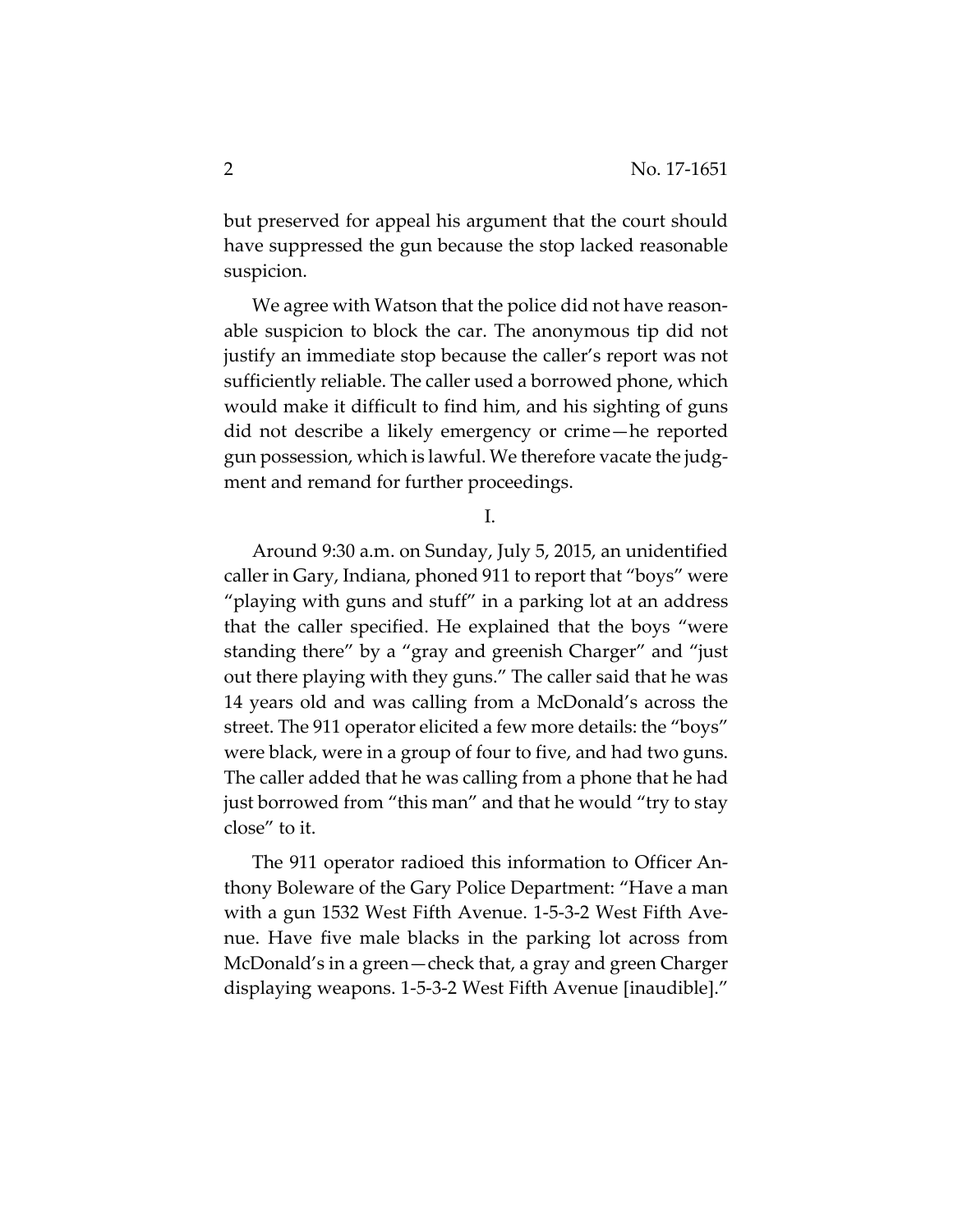Boleware testified at the suppression hearing that after hearing the dispatch, he identified the address as "a heavy area for crime" where the police were frequently called. He thought that this particular call was urgent because "[i]f it was de‐ scribed like three or four guys displaying weapons, they might [be] about to shoot somebody." Officer Wayne Dodson, another officer who responded to the call, also testified that he knew that address to be "a hot area" and considered the call urgent because "[a]ny time you have males with weap‐ ons, there's always a sense of urgency 'cause anything could happen."

Boleware drove to the address and saw in the parking lot "a Charger with about four guys sitting in it." Using his patrol car, he blocked the Charger before approaching it on foot. All of the occupants denied having any weapons in the car. Within nine minutes, three other officers arrived in response to Boleware's request for backup, and each officer blocked a car door. At that point, Boleware told the other officers to take each occupant out of the car and frisk him for weapons. When another officer ordered Watson, the front seat passenger, out of the car, Watson threw a gun onto the backseat floor. Bole‐ ware grabbed the gun and noticed another gun inside the pouch in front of the backseat passenger.

Watson was charged with possessing a firearm as a felon, *see* 18 U.S.C. § 922(g)(1). He moved to suppress the two fire‐ arms recovered from the car. At a hearing, Boleware and Dod‐ son testified as recounted above, and the court received the recording and transcript of the 911 call, the recording of the dispatch, and the surveillance video of the parking lot.

Watson argued that Boleware unlawfully seized him by blocking the Charger without reasonable suspicion that a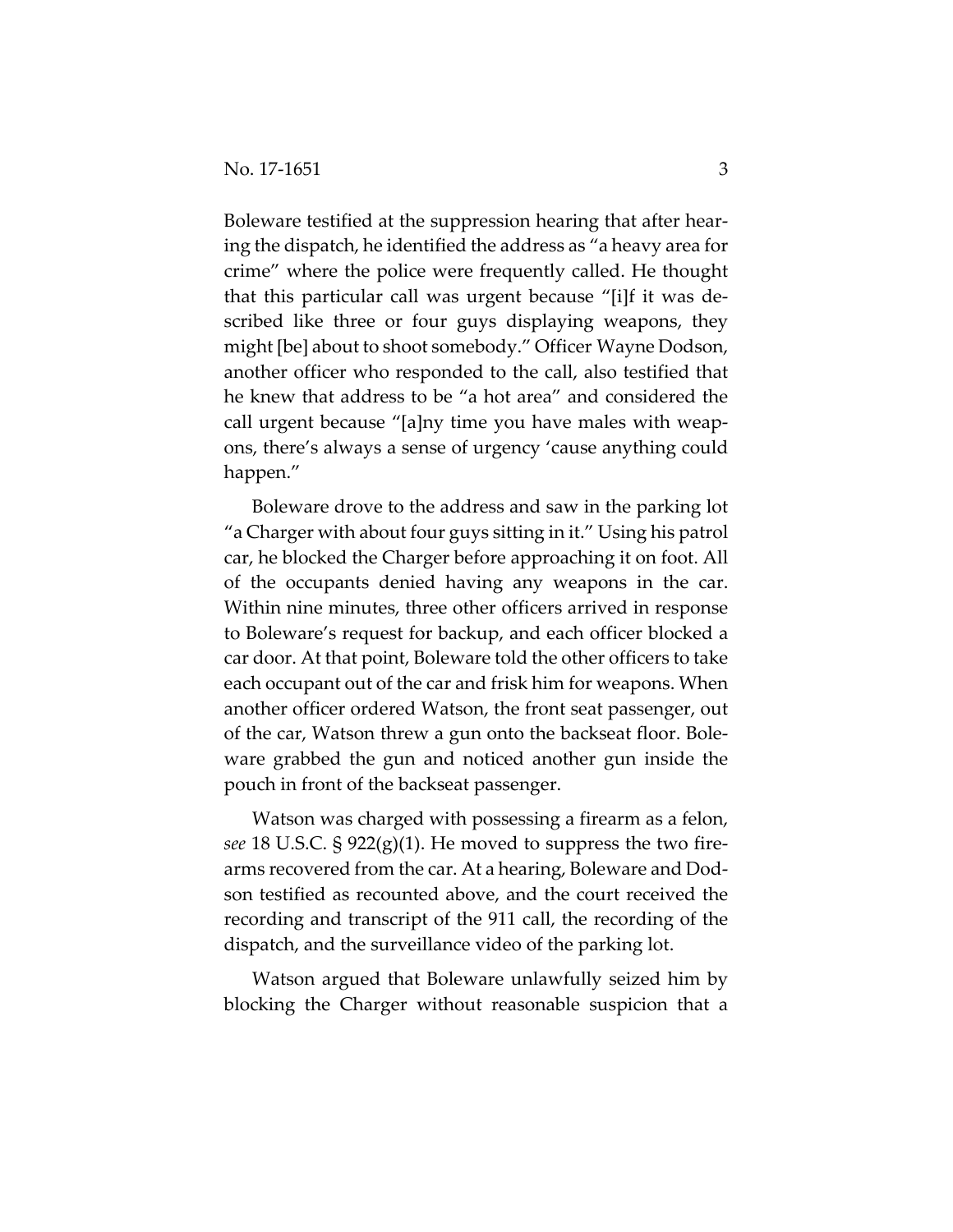crime had occurred or was imminent. The 911 caller, Watson said, reported only gun possession, which is lawful in Indiana, and did not establish the reliability of his anonymous tip. The government countered that under *Navarette v. California*, 134 S. Ct. 1683 (2014), the anonymous tip was reliable and es‐ tablished reasonable suspicion of a crime because the caller reported his own contemporaneous observations about per‐ sons playing with guns in a high‐crime area. And the govern‐ ment contended that the collective-knowledge doctrine permitted the court to rely on facts that the dispatcher knew but did not convey to Boleware to support reasonable suspicion.

The district court concluded that the seizure was lawful and denied Watson's motion to suppress. The court reasoned that the anonymous caller, like the tipster in *Navarette*, re‐ ported activity that he witnessed contemporaneously and provided enough detail to supply reasonable suspicion of a crime. In addition, the court agreed with the government that the collective‐knowledge doctrine applied.1 Following this ruling, Watson pleaded guilty to unlawfully possessing the gun but reserved the right to appeal the denial of his suppres‐ sion motion. He was sentenced to 30 months in prison and 2 years of supervised release.

<sup>&</sup>lt;sup>1</sup> The collective-knowledge doctrine permits an officer to "stop  $\dots$  a suspect at the direction of another officer or police agency, even if the officer himself does not have firsthand knowledge of facts that amount to the necessary level of suspicion." *United States v. Williams*, 627 F.3d 247, 252 (7th Cir. 2010). Because Watson does not challenge on appeal the dis‐ trict court's reliance on the doctrine, we do not address whether the dis‐ trict court applied it correctly here.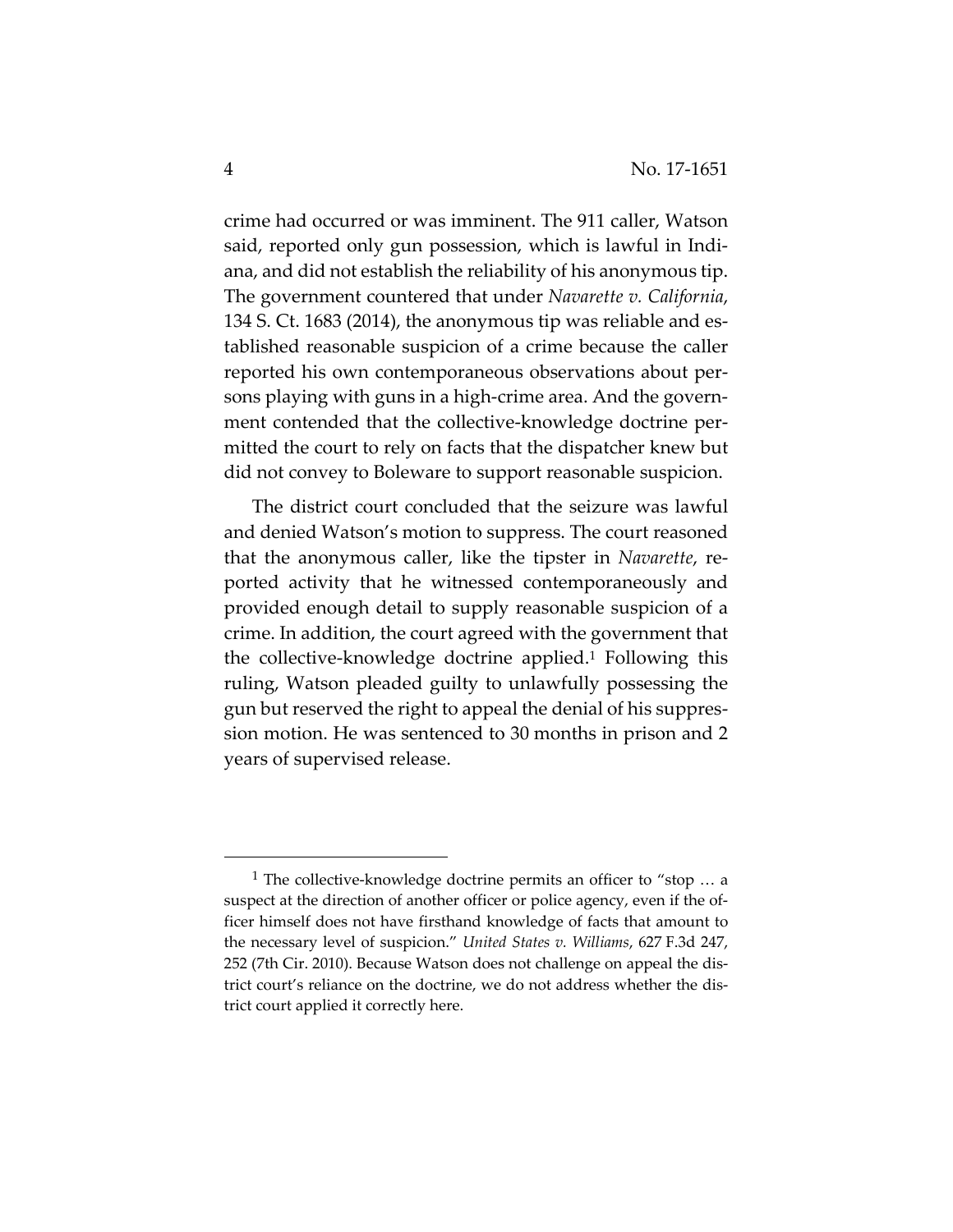Under the Fourth Amendment, an officer cannot stop someone to investigate potential wrongdoing without reasonable suspicion that "criminal activity may be afoot." *Terry v. Ohio*, 392 U.S. 1, 30 (1968). Reasonable suspicion turns on "the totality of the circumstances" and whether the officer had "a particularized and objective basis for suspecting the particular person stopped of criminal activity." *Navarette*, 134 S. Ct. at 1687 (quoting *United States v. Cortez*, 449 U.S. 411, 417–18 (1981)). The government bears the burden of establish‐ ing reasonable suspicion, *United States v. Uribe*, 709 F.3d 646, 650 (7th Cir. 2013), and we review the reasonableness of a stop de novo. *United States v. Miranda‐Sotolongo*, 827 F.3d 663, 666 (7th Cir. 2016).

Because anonymous tips relayed to a police officer "sel‐ dom demonstrate[] the informant's basis of knowledge or ve‐ racity," they alone usually are not reliable enough to establish reasonable suspicion. *Florida v. J.L.*, 529 U.S. 266, 270 (2000) (quoting *Alabama v. White*, 496 U.S. 325, 329 (1990)). But the Supreme Court, in its most recent anonymous‐tip case (which it called a "close case"), identified three factors that make an anonymous tip reliable enough to create reasonable suspi‐ cion: the tipster (1) asserts eyewitness knowledge of the re‐ ported event; (2) reports contemporaneously with the event; and (3) uses the 911 emergency system, which permits call tracing. *Navarette*, 134 S. Ct. at 1689–90. In that case, the Court ruled that an anonymous caller's 911 report that a specified truck had just run her off the road gave the responding officer reason to stop the truck and its driver on suspicion of drunk driving. *Id.* at 1689–92.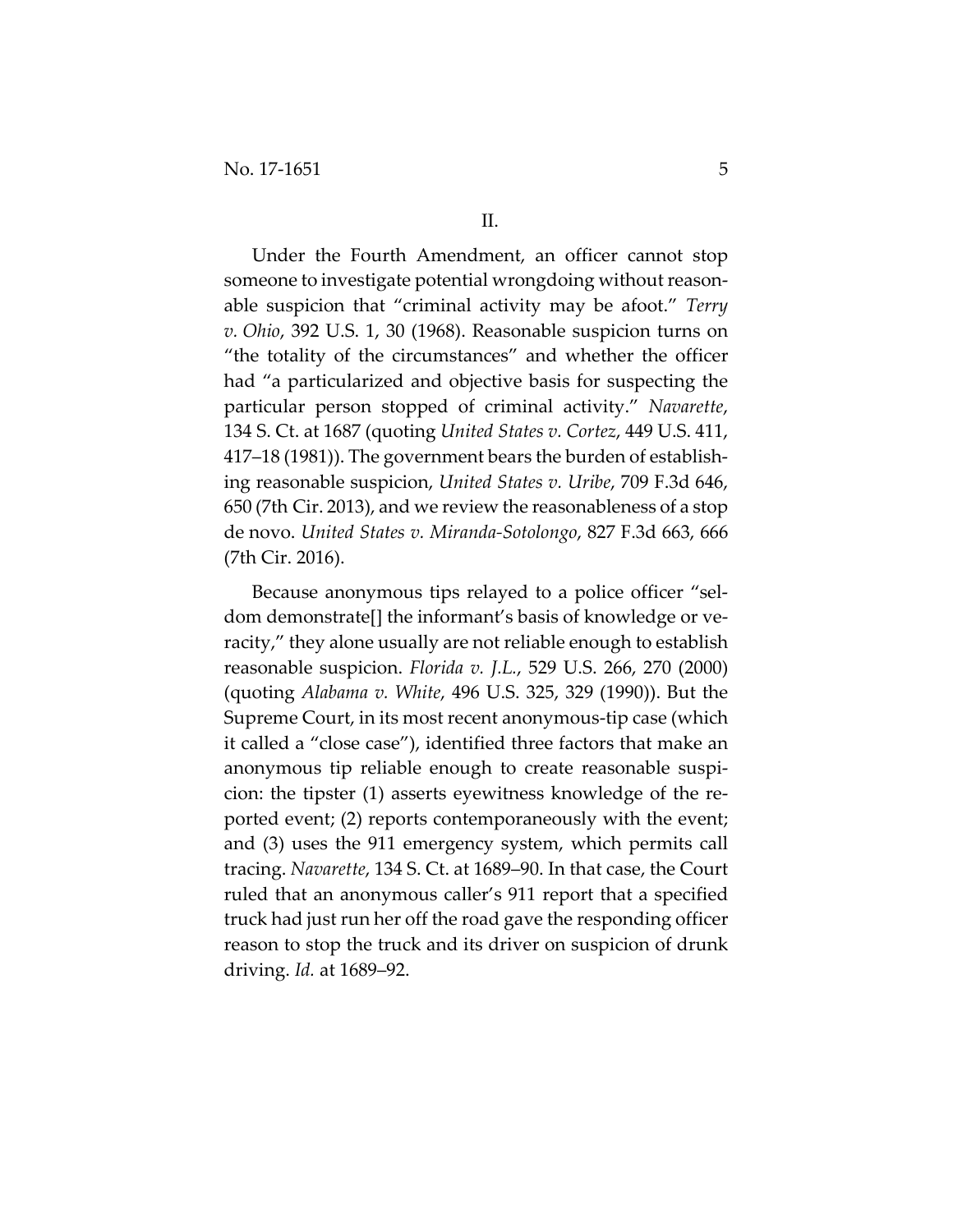The government argues that *Navarette* controls because its three factors are present here, thereby making the tip about "boys" "playing with guns" sufficiently reliable. The anony‐ mous caller claimed to have personally observed two guns; he reported the event when he was just across the street from the guns; and he made the report via 911, which allowed the call to be traced. Several factors, however, distinguish this case from *Navarette*.

First and most significantly, *Navarette*'s rationale for deeming 911 calls reliable has much less force here. The Su‐ preme Court concluded that 911 calls are more dependable because their features "provide some safeguards against making false reports with immunity." *Navarette*, 134 S. Ct. at 1689. Specifically, the calls are recorded, so a vic‐ tim of a false report may be able to identify the anonymous caller's voice later, and the calls can be traced back to a partic‐ ular phone number and geographic location. *Id.* at 1690. But here, the caller borrowed a stranger's phone, limiting the usefulness of the system's tracing ability. Any phone number identified would not lead back to the caller because he had no permanent connection to the phone, and the phone's geo‐ graphic location at the time of the call would be useful only so long as the caller remained near the phone. Under these circumstances, it is not obvious that the young caller would be worried about getting caught providing false information and therefore "think twice" before doing it. *Id.*

The second distinction is that the tip in *Navarette* reported conduct that the officers reasonably suspected to be criminal. There, the caller reported being run off the road by a truck, which "created reasonable suspicion of an ongoing crime such as drunk driving as opposed to an isolated episode of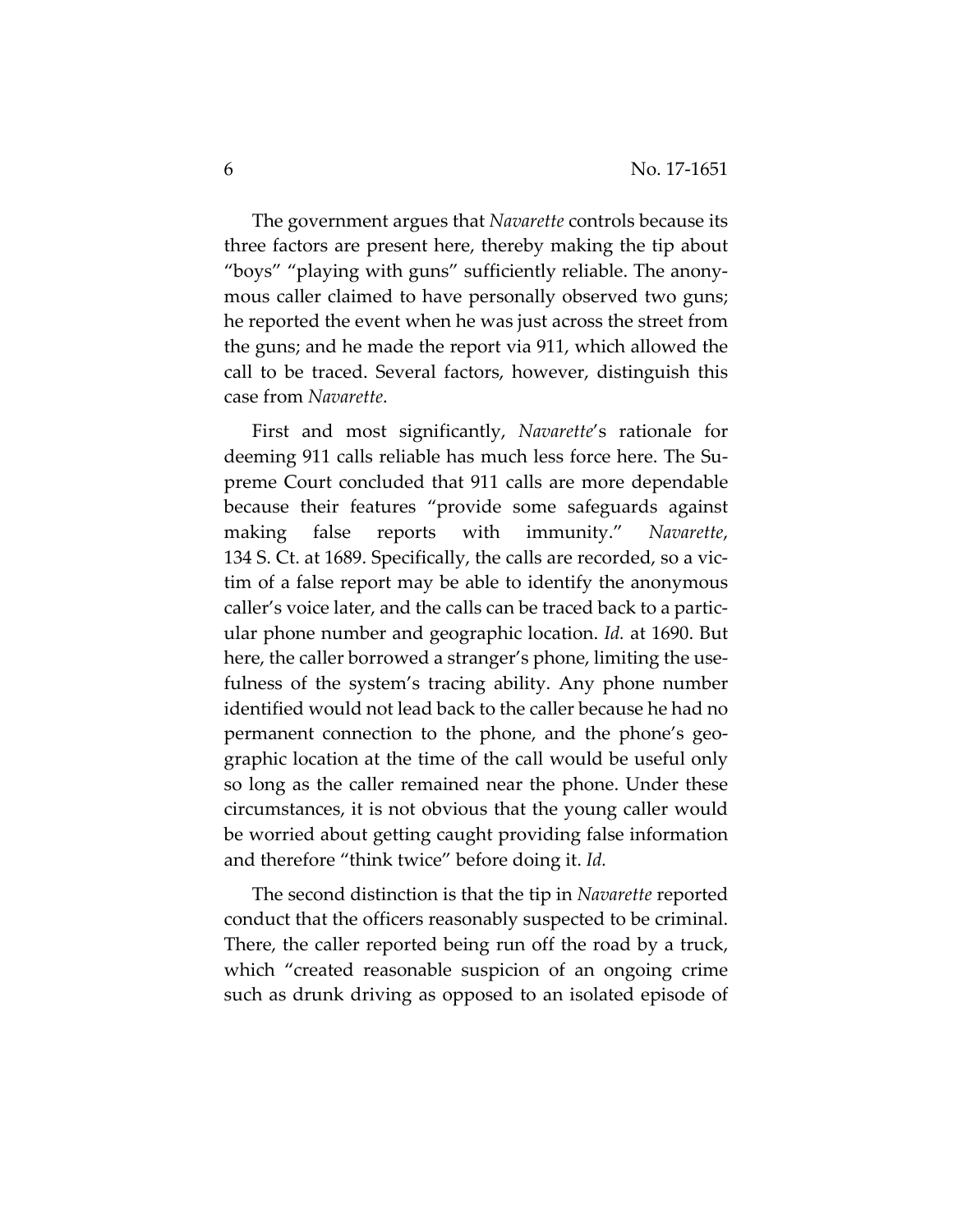past recklessness." 134 S. Ct. at 1690–91. In contrast, the caller's report in this case about the presence of guns did not create a reasonable suspicion of an ongoing crime, because carrying a firearm in public is permitted with a license in In‐ diana. *See* IND. CODE § 35‐47‐2‐1(a). To be sure, the presence or use of guns is not always legal. The caller's reference to "boys" might have meant minors, who generally cannot le‐ gally possess firearms in Indiana. *See* IND. CODE § 35‐47‐10‐5(a). And "playing with guns" might mean using them illegally or dangerously, including by pointing a gun at another or engaging in "tumultuous conduct" (conduct "likely to result in[] serious bodily injury to a person or sub‐ stantial damage to property," IND. CODE § 35‐45‐1‐1). *See* IND. CODE §§ 35‐45‐1‐3(a), 35‐47‐4‐3(b). Finally, those seen with guns might not have had the required gun licenses.

But "a mere possibility of unlawful use" of a gun is not sufficient to establish reasonable suspicion. *United States v. Paniagua‐Garcia*, 813 F.3d 1013, 1014–15 (7th Cir. 2016). It must instead be "sufficiently probable that the observed conduct suggests unlawful activity." *Miranda‐Sotolongo*, 827 F.3d at 669. And the connection to unlawful activity is just too speculative here. "Boys" could be a generic term for men of any age, and "playing with guns" could mean displaying them, which is not criminal conduct. Lacking detail, the re‐ port of guns in public does not suggest likely criminal activity.

Finally, unlike in *Navarette*, the police here were not called to resolve an emergency situation. The anonymous caller in *Navarette* reported activity that put others at imminent risk: she said that the truck driver had continued down the highway after he ran her off the road. 134 S. Ct. at 1689. The stop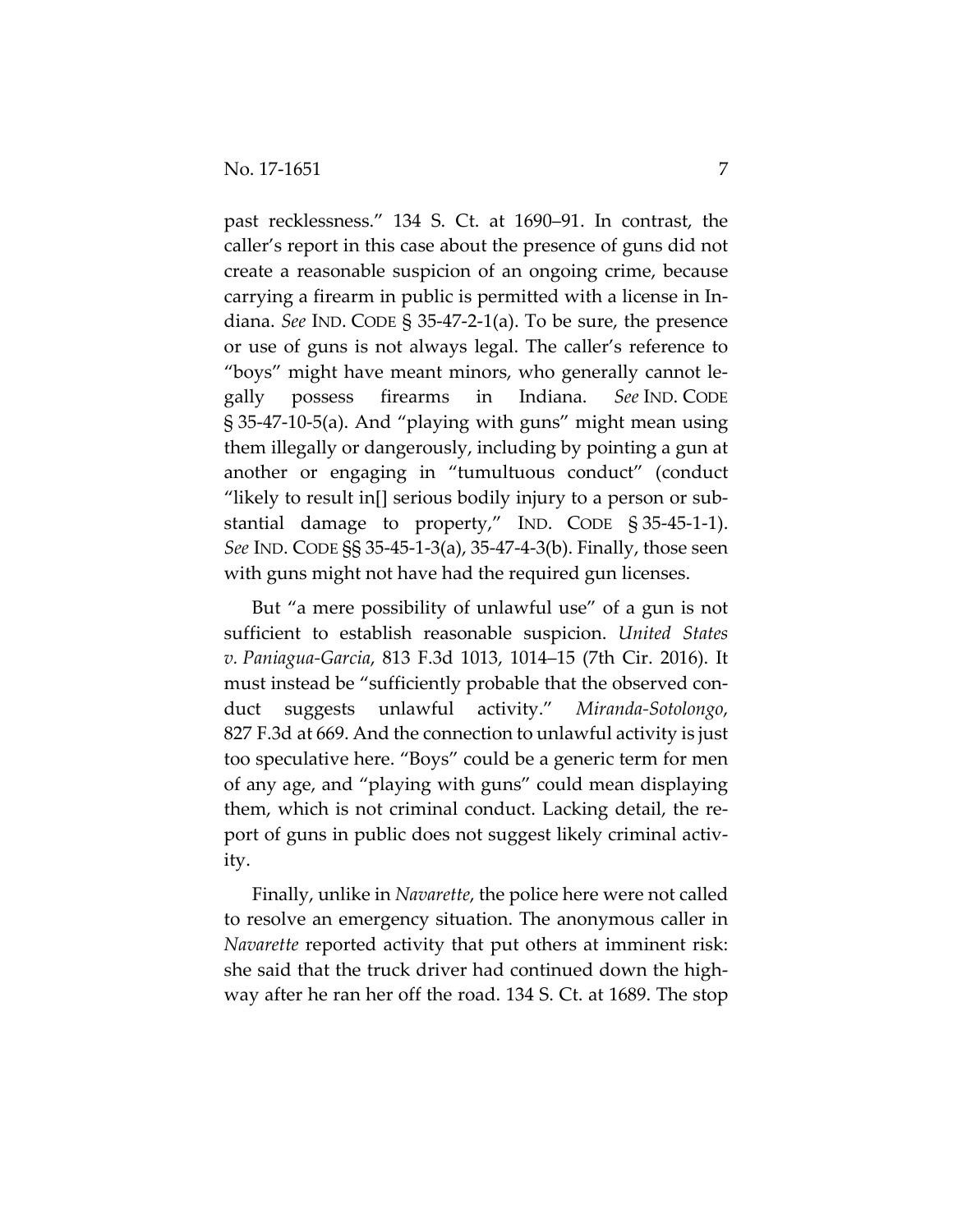was lawful because "allowing a drunk driver a second chance for dangerous conduct could have disastrous consequences." *Id.* at 1691–92.

The circumstances in this case, however, did not necessitate an emergency response. The anonymous caller reported no tense situation, like a verbal argument or physical confrontation, that suggested violence would erupt. Moreover, although he dialed 911, he never asked for or hinted that a quick response was needed to prevent imminent harm to others. Reports of emergencies have a "special reliability," requiring "a lower level of corroboration." *United States v. Hicks*, 531 F.3d 555, 559–61 (7th Cir. 2008) (concluding that tip was sufficiently reliable where caller reported "armed black‐clothed black man was involved in an ongoing domestic disturbance"); *see also United States v. Williams*, 731 F.3d 678, 684 (7th Cir. 2013) (determining that emergency justified stop where "large group of people [were] being loud and waving guns" in known violent-crime area). This call lacked that "special reliability."

But even if the caller's use of 911 and report of "boys" "playing with guns" made the officers worry about an emer‐ gency, that worry should have dissipated when Officer Bole‐ ware arrived at the scene. What he saw did not match the caller's report: no one was playing with guns in the parking lot. Instead, men were seated inside the identified car with no guns in sight. If there had been a potential emergency at the time of the call, it no longer existed when the police arrived.

These three factors make *Navarette* distinguishable, but for completeness we reject a fourth distinction that Watson pro‐ poses: that we should treat an anonymous report from a child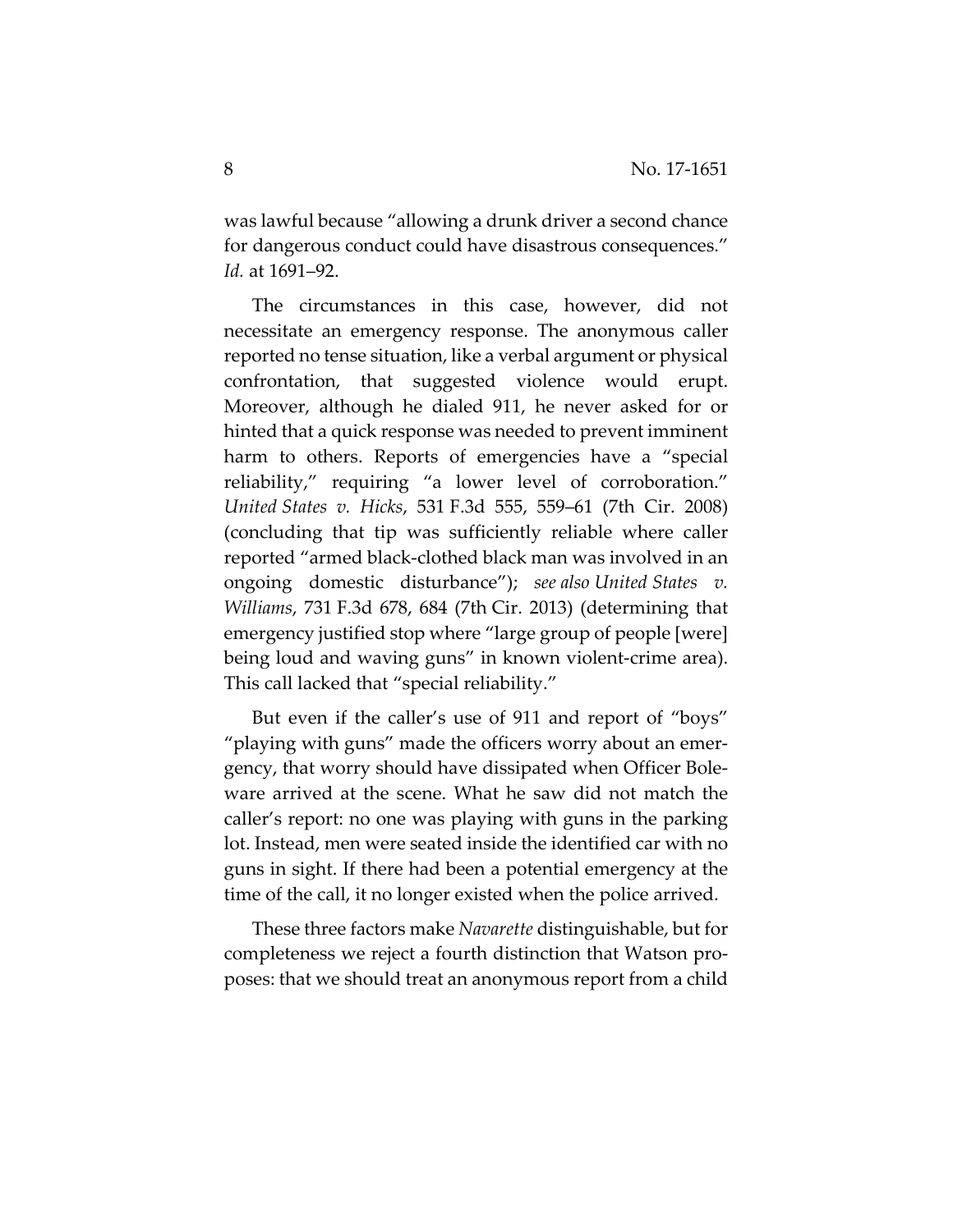as less reliable. Watson argues that, just as the law treats chil‐ dren differently than adults in other areas, we should treat a child's tip with considerable skepticism. *See Hardaway v. Young*, 302 F.3d 757, 763–64 (7th Cir. 2002) (reviewing distinc‐ tions between adults and minors under the law). But a caller's age alone should not be reason to disregard his tip where, as here, he responded appropriately to the operator's questions, described the events in some detail, presented an internally consistent report, and remained available.

Putting *Navarette* to the side, the government contends that the tip reliably conveyed likely criminal activity because the caller reported guns in what the officers considered a high-crime area. This argument is unpersuasive. People who live in rough neighborhoods may want and, in many situa‐ tions, may carry guns for protection. They should not be sub‐ ject to more intrusive police practices than are those from wealthy neighborhoods. *See Williams*, 731 F.3d at 694 (Hamil‐ ton, J., concurring).

Watson persuasively argues that this case is controlled by *J.L.* and distinguishable from *Williams*, our most analogous case, both decided before *Navarette*. In *J.L*., the Supreme Court also dealt with a tip about a gun. *See* 529 U.S. at 268. An anon‐ ymous tipster had reported "a young black male standing at a particular bus stop and wearing a plaid shirt was carrying a gun." *Id.* But the tipster did not use the 911 system, he did not reveal how he knew that the man was armed, and the tip itself did not predict future behavior. *Id.* at 271. In ruling that this tip was not sufficiently reliable, the Court rejected two argu‐ ments that are relevant here. First, *Terry* did not permit a "fire‐ arm exception" to the reliability requirement. *Id.* at 272–273.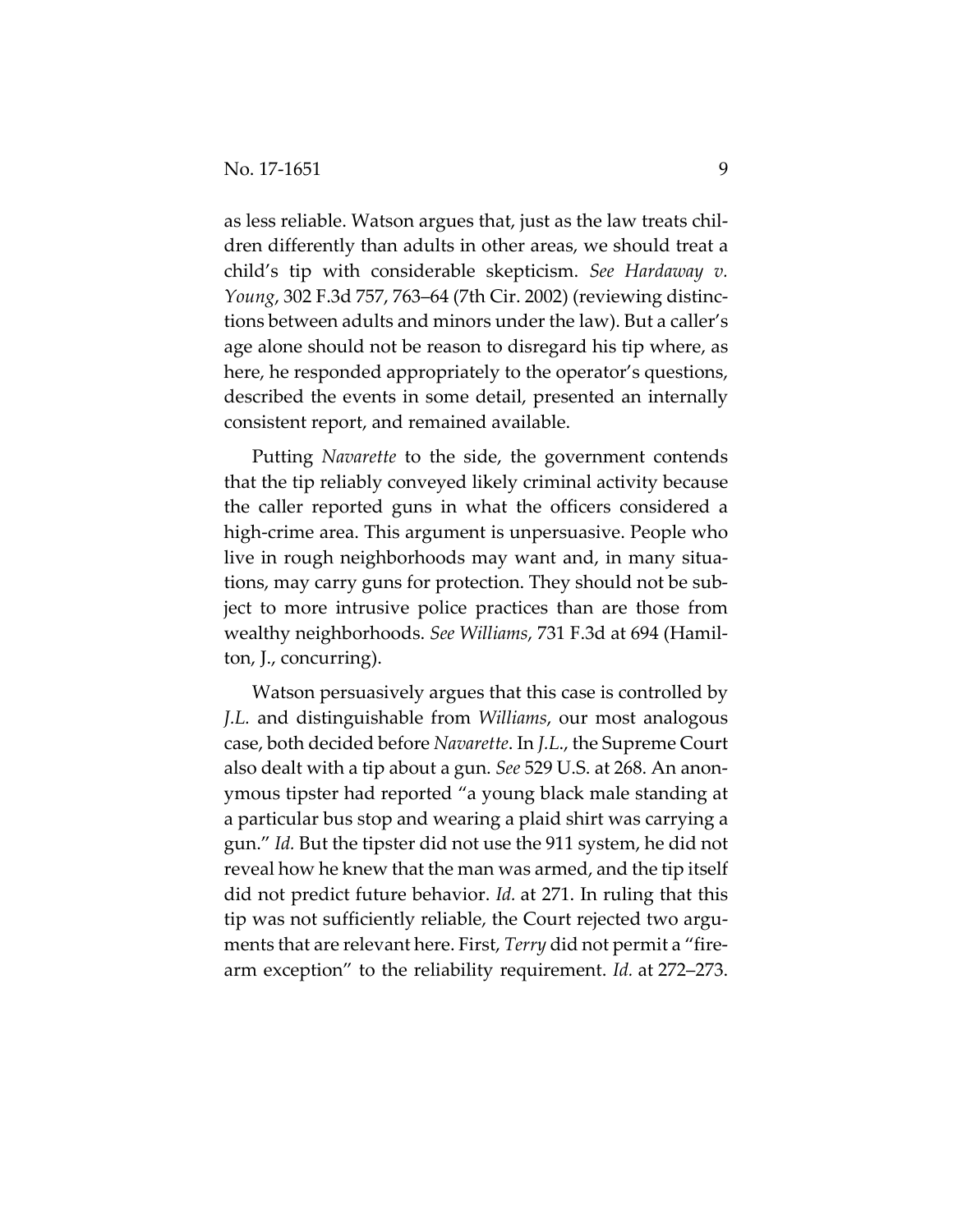Such an exception "would enable any person seeking to har‐ ass another to set in motion an intrusive, embarrassing police search of the targeted person simply by placing an anony‐ mous call falsely reporting the target's unlawful carriage of a gun." *Id.* at 272. Second, the tip must be reliable even if it is about a minor carrying a gun. *See id.* at 273 n.\*.

In *Williams*, the anonymous 911 caller reported that a group of 25 people was "being loud while loitering" in a bar's parking lot and that three or four group members had "guns out." 731 F.3d at 681. Arriving at most 5 minutes after the call, police found 8 to 10 persons remaining in the bar's parking lot, and they were neither speaking loudly nor displaying guns. *Id.* As the group began slowly dispersing, the officers stopped and patted down some of the group members. *Id.* We concluded that while it was a "very close call," the "emer‐ gency report" gave the police reasonable suspicion to stop the persons they saw in the bar's parking lot when they arrived. *Id.* at 684.

The circumstances here are similar enough to *J.L.*—and sufficiently distinguishable from the "very close call" in *Wil‐ liams*—for us to rule that this tip was not reliable. Although the caller used the 911 system and explained that he himself saw "boys" with guns, the report at its core was one of firearm possession, just as in *J.L.*, which is not criminal. In *Williams*, by contrast, the caller described something more than mere possession—25 rowdy people outside a bar at night, some of whom were waving guns. This reasonably suggested a vola‐ tile situation requiring a quick response. The small group here, however, was standing outside an apartment building on a Sunday morning—a situation that does not convey the same sense of volatility.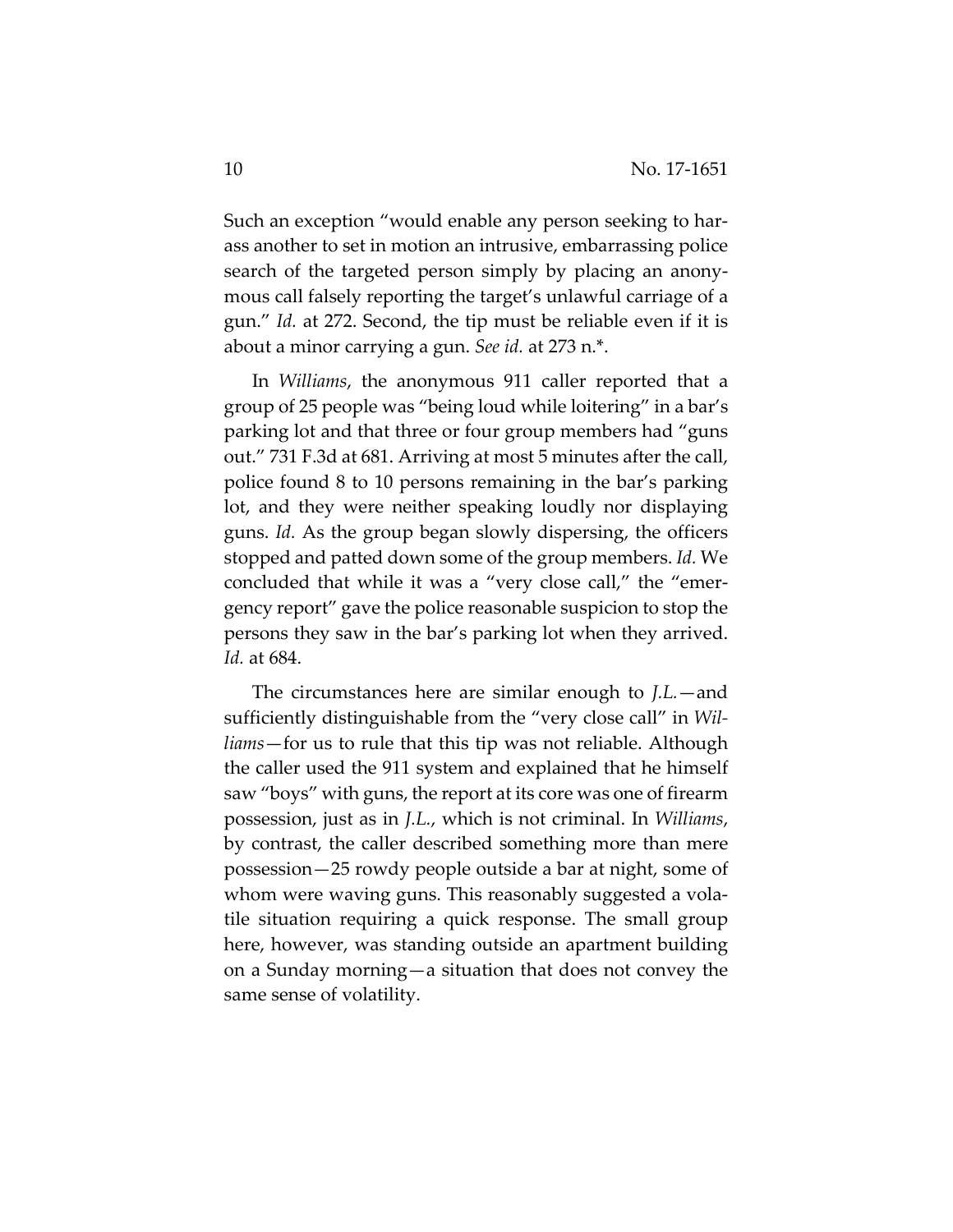We close by noting that the police were right to respond to the anonymous call by coming to the parking lot to determine what was happening. But determining what was happening and immediately seizing people upon arrival are two differ‐ ent things, and the latter was premature. We recognize that the calculus is complicated when police respond to tips in‐ volving firearms, at least in areas where carrying a firearm in public is not itself a crime. On the one hand, police are under‐ standably worried about the possibility of violence and want to take quick action; on the other hand, citizens should be able to exercise the constitutional right to carry a gun without hav‐ ing the police stop them when they do so.

For those cases like this one in which the tip does not establish reasonable suspicion of a crime, the police have op‐ tions other than an instant *Terry* stop. It would, for example, be "appropriate to respond to the 911 call with a strong and visible police presence, one that involved talking with people on the scene when they arrived." As long as communication with the police remained voluntary, there would be no Fourth Amendment stop. *Williams*, 731 F.3d at 693 (Hamilton, J., con‐ curring). Alternatively, the police could arrive on the scene and make their own observations about the developing situ‐ ation, which could transform an innocuous tip into reasona‐ ble suspicion to seize an individual. *See, e.g., White*, 496 U.S. at 331–32 (concluding that police corroboration of anonymous tip through surveillance justified *Terry* stop). And if the sub‐ jects of the call are in a car as they were here, the police can stop the car, even if they do so because they want to investi‐ gate the report further, as long as they have probable cause to believe that a traffic violation has occurred. *See Whren v. United States*, 517 U.S. 806, 810–13 (1996).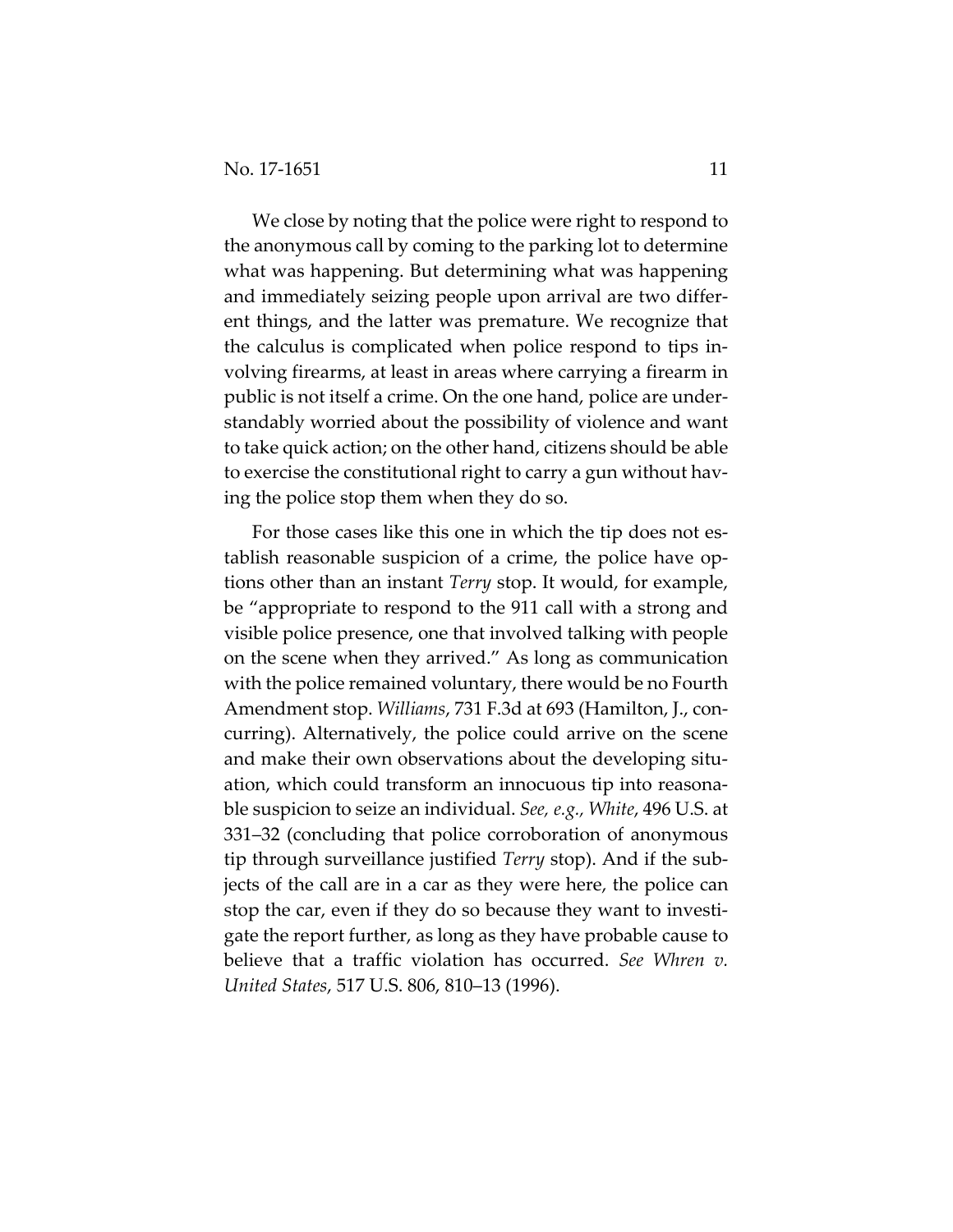\* \* \*

Like *Navarette*, Watson's case presents a close call. But this one falls on the wrong side of the Fourth Amendment.

VACATED AND REMANDED